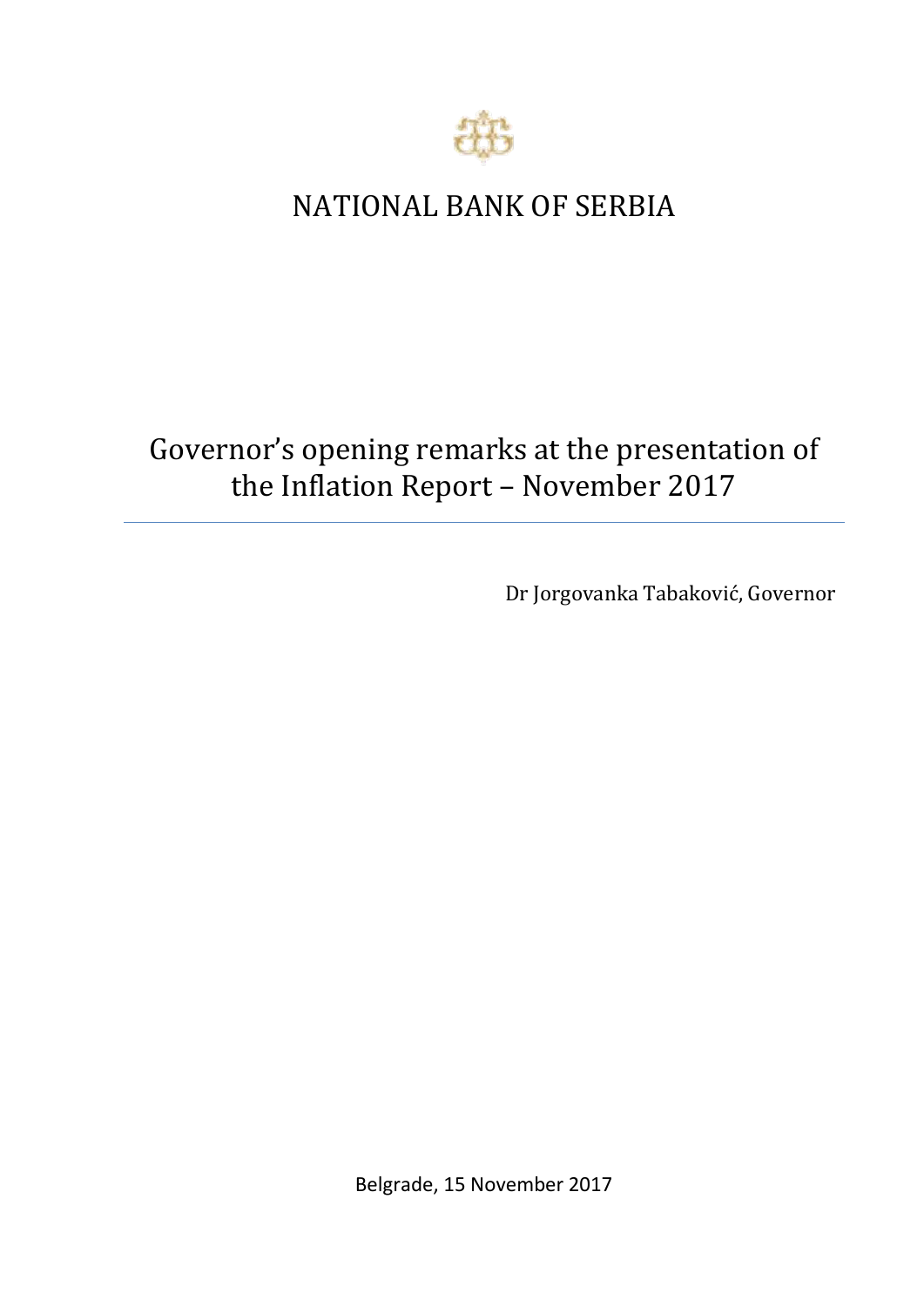#### *Ladies and gentlemen, dear colleagues,*

Welcome to the presentation of the November *Inflation Report*. We will give you an overview of the monetary and macroeconomic trends for the period since the previous *Report* and set out our expectations for the coming period.

Before I give the floor to my colleagues, who will elaborate on the *Report*, allow me to reflect on several topics that were current in the period following the August *Report*.

#### **Progress on international lists, a fall in the country risk premium, higher investment in Serbia, along with robust growth in exports**

I would like to open this conference by stating the fact that Serbia has recorded progress on the World Bank Doing Business list 2018 for the third year in a row, and currently we are on the  $43^{\text{rd}}$ position. Furthermore, according to the latest Global Competitiveness Report of the World Economic Forum, **Serbia**, as in the past year, **made the greatest improvement on macroeconomic environment indicators, by 31 notches,** owing to low and stable inflation, a reduced budget deficit, an increase in national savings and a more favourable country credit rating. Measured by the achieved inflation level, according to the Global Competitiveness Report of the World Economic Forum, Serbia kept the first position, shared with 35 more countries.

Owing to the results achieved, Serbia's credit rating was upgraded, and the country risk premium fell to a historical low this year. Only during this year the risk premium more than halved, and since August it has been trending at a relatively stable level – around 120 basis points, its lowest levels. To us, this virtually means the possibility of using both domestic and external sources of finance under more favourable conditions.





The practical significance of the above stated is testified by the increased interest of foreign investors to invest in Serbia – both in the form of investment in domestic government securities, and in the form of foreign direct investment.

Despite the fact that the Federal Reserve System has raised the funds rate three times since December last year, this year we recorded an appreciably lower outflow of portfolio investment. To be specific, the outflow was down by around 85% during these nine months relative to the same period last year. And in the second and third quarter, there was in fact, a net inflow of portfolio investment despite the global ambience, where, as I have already said, the Federal Reserve System raised its funds rate.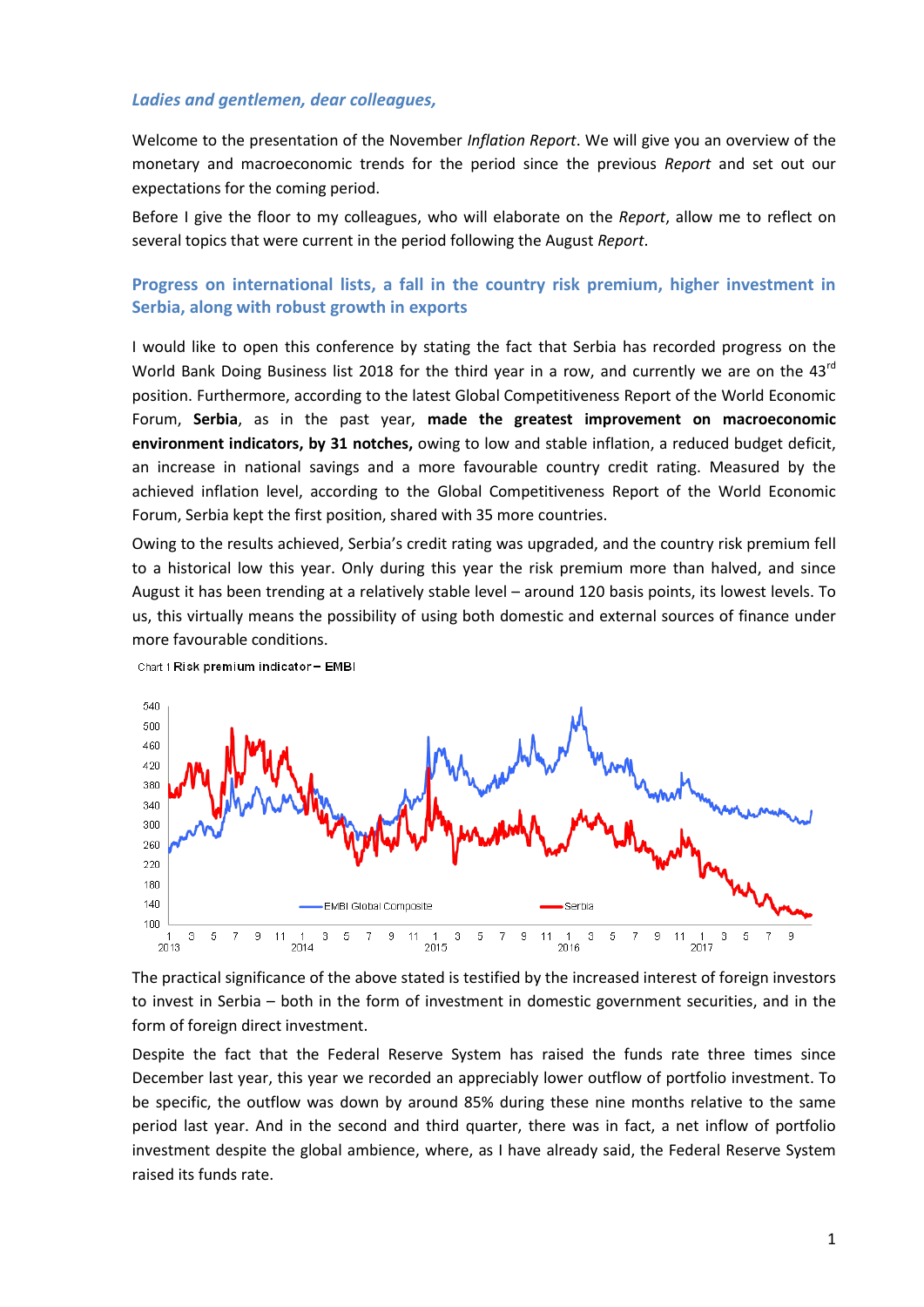Additionally, bearing in mind the achievements made in the past nine months, we revised upwards our projection of the foreign direct investment net inflow for this year again, from 1.7 billion euros to 2.1 billion euros. That means that the expectation is that this year foreign direct investment will be at the level of around 5.5% of GDP, exceeding the current account deficit for the third year in a row. At the same time, this contributes to the rebalancing of our economy, leading to more dynamic exports, which record two-digit growth rates, owing to new projects and expansion of the exports base. Manufacturing, which is the most propulsive part of our economy, has been recording diversified exports growth of 13.6% year-on-year in the first nine months of this year. Even though exports increased in almost all areas, the most significant contribution to this growth stemmed from the production of base metals, rubber and plastic products, machinery and equipment and chemical products.

In the coming period, the emphasis should be placed on maintaining the achieved results, further improvement of the business ambience and further enhancement of the competitiveness of the domestic economy through structural reforms.

#### **Further monetary policy easing in the conditions of low inflationary pressures, with the reduction in the cost of government borrowing**

In the period following the last *Inflation Report*, we have lowered the key policy rate two times, in September and October, by 50 basis points in total. Hence, the key policy rate was lowered to 3.5%, which is its lowest level in the inflation targeting regime. **The decision to proceed with monetary policy easing was driven by additionally subdued inflationary pressures, and the fact that resilience of the domestic economy to external shocks increased, owing to favourable macroeconomic performance.** Low inflationary pressures are indicated by low and stable core inflation, moving around 1.5% year-on-year, the same as at the end of the previous year. The impact of the drought on food prices was also less pronounced and the second-round effects on other prices were absent, which is also confirmed by inflation expectations within the target tolerance band. According to our latest projection which takes into account past monetary easing and the public sector wage and pension increase, inflation will continue to trend within the target tolerance band of 3±1.5% until the end of the projection horizon.



1 2011 2012 2013 2014 2015 2016 2017 Sources: Thomson Reuters and NBS.

Chart 3 **Interest rates in the primary market of government securities**  (p.a., in %)



\* Excluding coupon securities with the rate linked to the NBS key policy rate.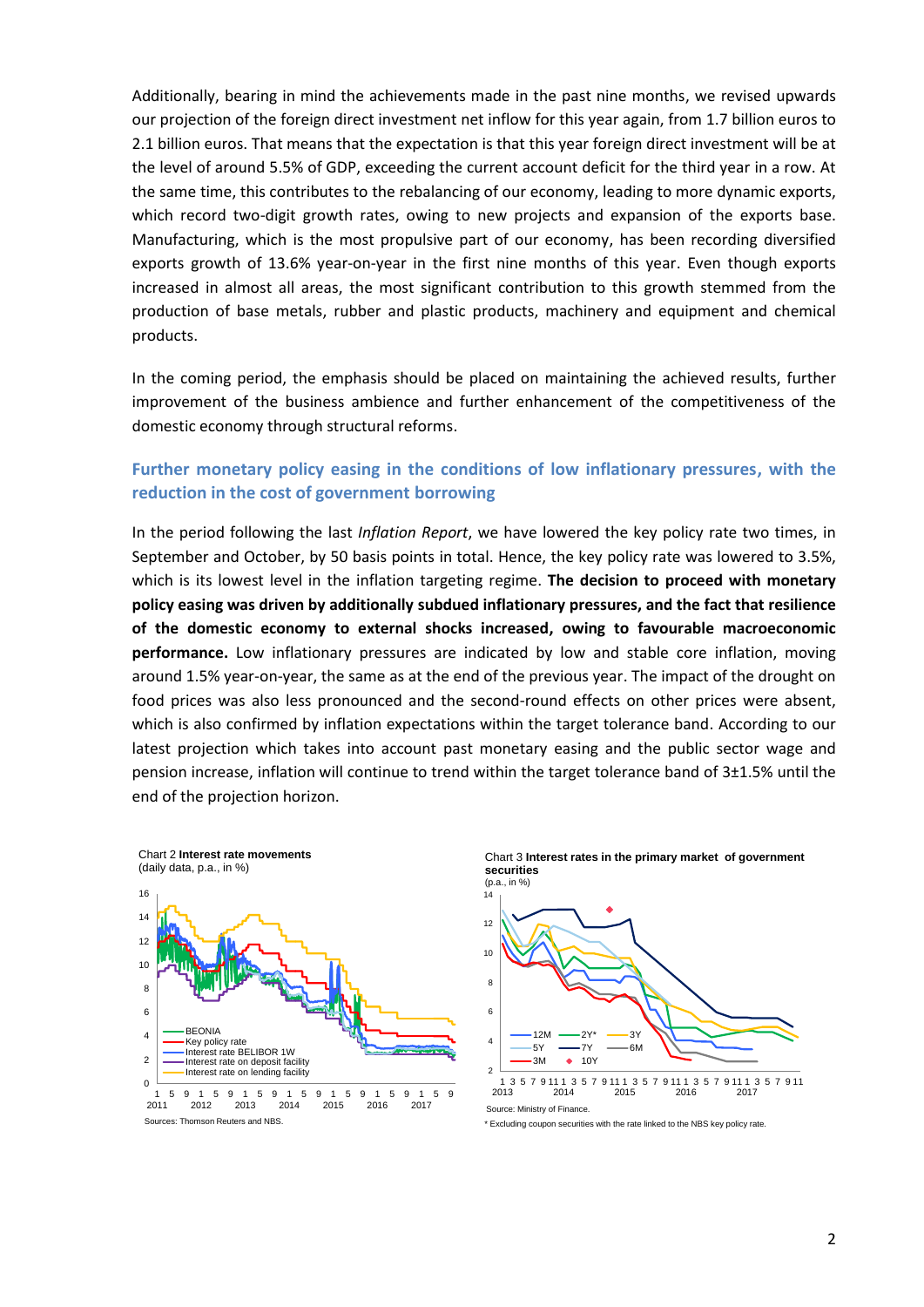Lowering of the key policy rate expectedly reflected on a further drop in interest rates in the interbank money market and lower government costs in respect of issued dinar securities. To be specific, the achieved interest rates at the last three auctions of dinar securities with seven-, twoand three-year maturity were lower by 0.5 to 0.6 percentage points relative to the previous auctions with the same maturity, which corresponds to the lowering of the key policy rate. Hence, the full coordination of fiscal and monetary policy continues.

#### **Acceleration of credit activity as support to economic activity and a decrease in the NPL ratio to its lowest level in the past nine years**

Past monetary policy easing, a fall in the country risk premium, increased interbank competition, economic growth and labour market recovery, as well as low interest rates in the euro area, contributed to credit activity acceleration to 5% year-on-year in September. Excluding the effect of NPL write-offs, the recovery of credit activity is even more evident and equalled 9.8% year-on-year.



Also in the past two years, that is, since the adoption and implementation of the NPL Resolution Strategy, banks stepped up their efforts to resolve these loans through the write-off and sale to nonbanking sector entities. The result of these measures is the **reduction** in the **NPL ratio by over 10 percentage points since the Strategy adoption, which is the lowest ratio for the past almost nine years**, to be more precise, after January 2009.

Credit activity growth, with lower interest rates, supported economic growth as well.

### **Continued labour market recovery and creation of the basis for growth on sustainable grounds**

At the beginning of the year, economic activity was without a doubt affected by supply-side shocks, which primarily reflected on agriculture and energy. However, sectors unaffected by negative effects of these shocks continued to record good performance, particularly manufacturing. The third quarter saw accelerated growth with gradual waning of the effects of these shocks. Non-agriculture and nonenergy economic activity will post 3% growth this year, and the growth of manufacturing will probably be even faster than previously expected.

Ahead of us is **the continued work on improvement of the business ambience, which will, along with a high and project-diversified inflow of foreign direct investment, implementation of infrastructure projects, past monetary policy easing and responsible fiscal policy, contribute to the**